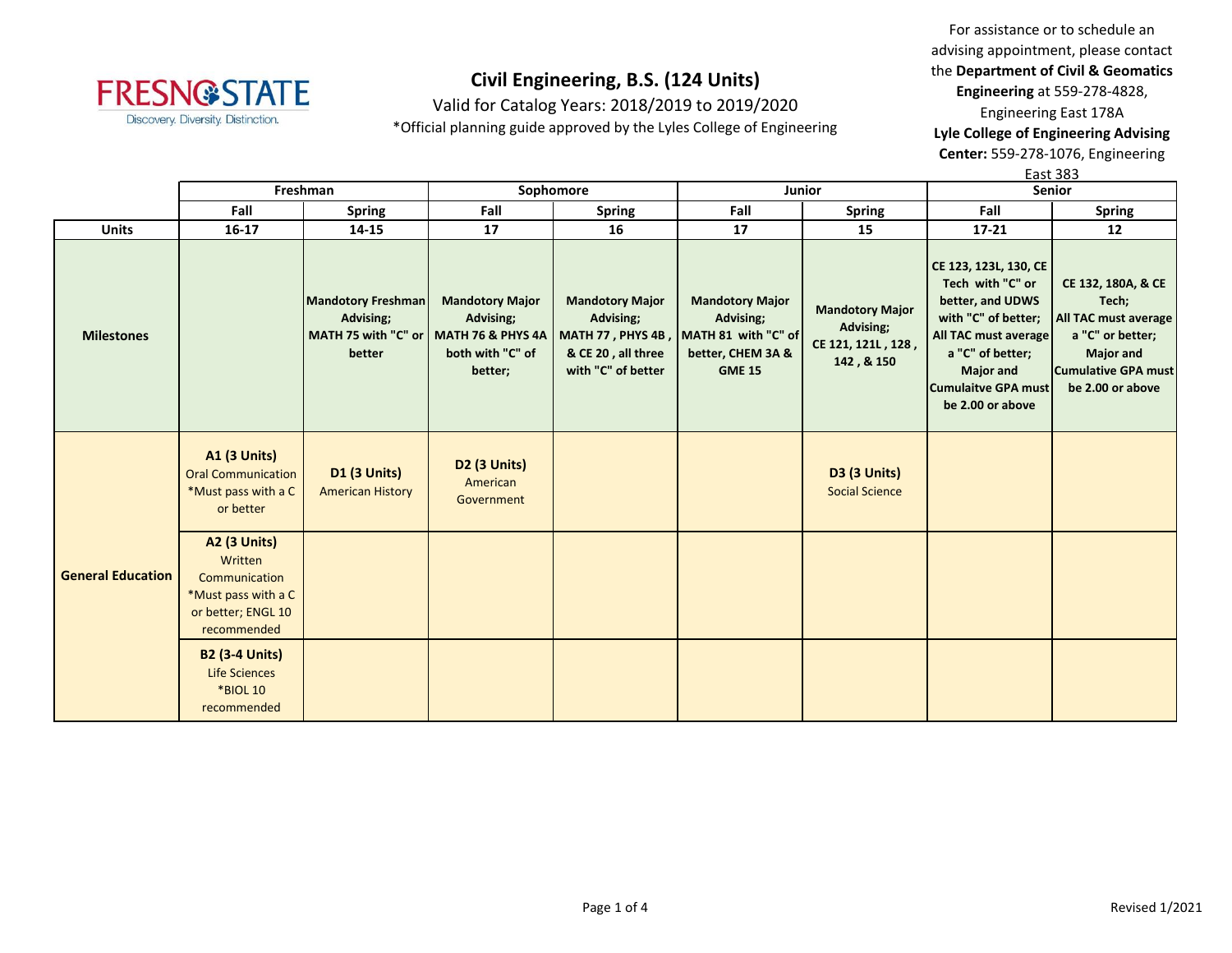

Valid for Catalog Years: 2018/2019 to 2019/2020

\*Official planning guide approved by the Lyles College of Engineering

For assistance or to schedule an advising appointment, please contact the **Department of Civil & Geomatics Engineering** at 559-278-4828, Engineering East 178A **Lyle College of Engineering Advising Center:** 559-278-1076, Engineering

East 383

|              | Freshman                                                                                                                                                                                                                                               |                                                                                                    | Sophomore                                                                                                                                                                     |                                                                                                                                  |                                                                                                                | <b>Junior</b>                                                                                                | <b>Senior</b>                                     |                                                                                                                            |
|--------------|--------------------------------------------------------------------------------------------------------------------------------------------------------------------------------------------------------------------------------------------------------|----------------------------------------------------------------------------------------------------|-------------------------------------------------------------------------------------------------------------------------------------------------------------------------------|----------------------------------------------------------------------------------------------------------------------------------|----------------------------------------------------------------------------------------------------------------|--------------------------------------------------------------------------------------------------------------|---------------------------------------------------|----------------------------------------------------------------------------------------------------------------------------|
|              | Fall                                                                                                                                                                                                                                                   | <b>Spring</b>                                                                                      | Fall                                                                                                                                                                          | <b>Spring</b>                                                                                                                    | Fall                                                                                                           | Spring                                                                                                       | Fall                                              | <b>Spring</b>                                                                                                              |
| <b>Units</b> | $16 - 17$                                                                                                                                                                                                                                              | 14-15                                                                                              | 17                                                                                                                                                                            | 16                                                                                                                               | 17                                                                                                             | 15                                                                                                           | $17 - 21$                                         | $12 \overline{ }$                                                                                                          |
| <b>Major</b> | <b>GE Area B4</b><br><b>MATH 75</b><br>(4 Units)<br>Quantitative<br>Reasoning<br>[Pre-Req: Elementary]<br>geometry,<br>intermediate algebra,<br>& trigonometry OR<br>precalculus. Passing<br>score on<br>department's Calculus<br>Readiness Test; ELM] | GME 66, ME 26,<br>or CM4<br>$(3$ Units)<br>*See course catalog<br>for prerequisite<br>requirements | <b>GE Area B1</b><br><b>CHEM 3A</b><br>(4 Units)<br><b>Physical Sciences</b><br>[Pre-Req: GE B4 (may<br>be taken<br>concurrently)]<br>*No credit for CHEM<br>3A after CHEM 1A | <b>GE Area C2</b><br><b>PHIL 1 or 10</b><br>$(3$ Units)<br>Humanities<br>*See course catalog<br>for prerequisite<br>requirements | <b>GE Area IB</b><br><b>CE 121</b><br>$(3$ Units)<br>Physical Universe &<br>Its Life Forms<br>[Pre-Req: CE 20] | <b>CE 123</b><br>(3 Units)<br>[Pre-Req: CE 121; Co-<br>Reg: CE 123L]                                         | <b>CE 132</b><br>(3 Units)<br>[Pre-Req: CE 130]   | MI<br><b>PLSI 120</b><br>$(3$ Units)<br>Multicultural/<br>International<br>[Pre-Req: GE<br>Foundation &<br>Breadth Area D] |
|              | <b>CE 85</b><br>$(3$ Units)                                                                                                                                                                                                                            | <b>MATH 76</b><br>(4 Units)<br>[Pre-Req: MATH 75 or<br><b>MATH 75A &amp; B]</b>                    | <b>CE 20</b><br>$(3$ Units)<br>[Pre-Req: MATH 76;<br>PHYS 4A]                                                                                                                 | <b>CE 110</b><br>$(3$ Units)<br>[Pre-Req: MATH 76<br>(may be taken<br>concurrently)]                                             | <b>CE 121L</b><br>$(1$ Unit)<br>[Pre-Req: CE 121<br>(may be taken<br>concurrently)]                            | <b>CE 123L</b><br>$(1$ Unit)<br>[Pre-Req: CE 121L<br>(may be taken<br>concurrently);<br>Corequisite: CE 123] | <b>CE 133</b><br>$(3$ Units)<br>[Pre-Req: CE 130] | <b>CE 161</b><br>(2 Units)<br>[Pre-Req: CE 130;<br>instructor permission]                                                  |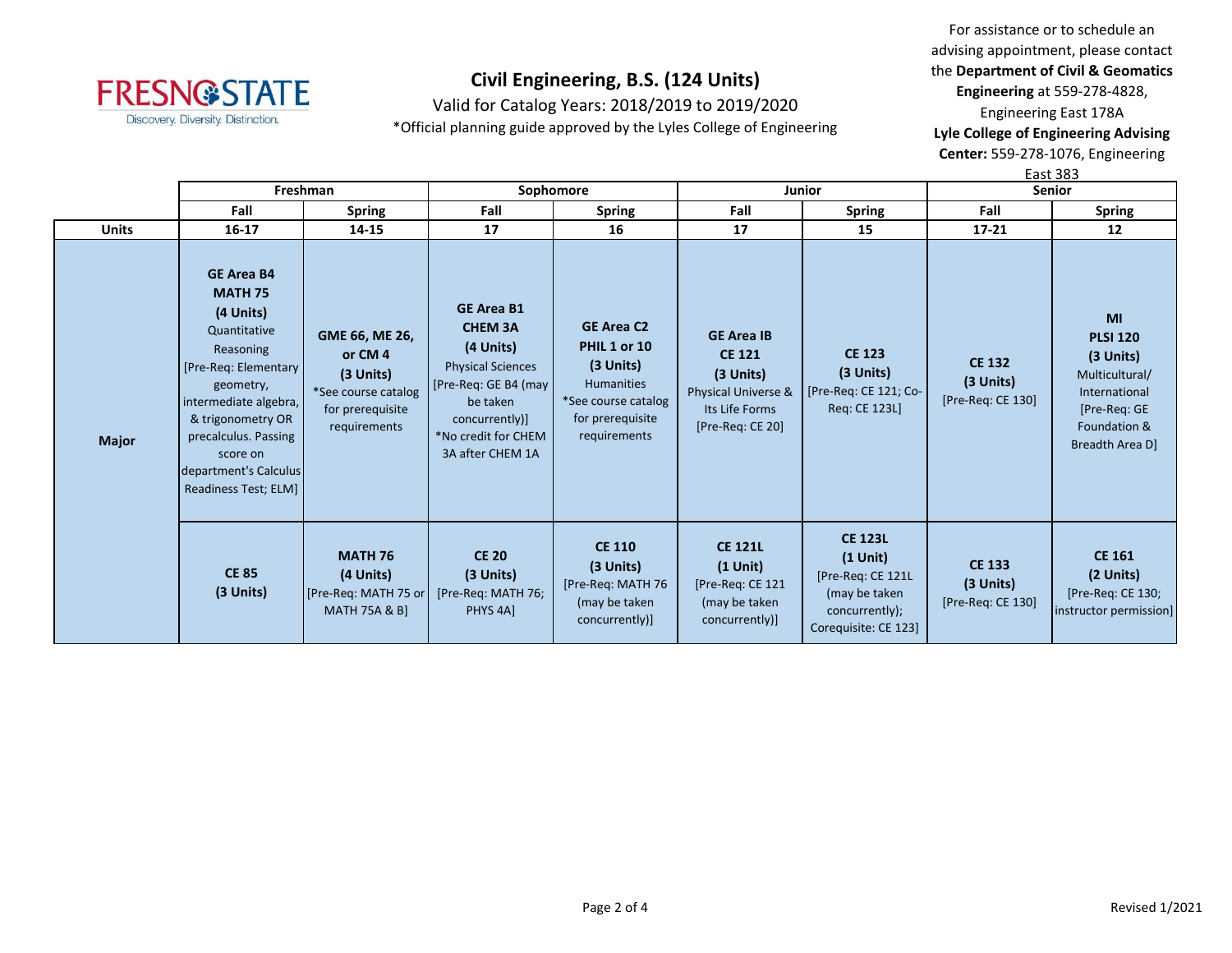

Valid for Catalog Years: 2018/2019 to 2019/2020

\*Official planning guide approved by the Lyles College of Engineering

For assistance or to schedule an advising appointment, please contact the **Department of Civil & Geomatics Engineering** at 559-278-4828, Engineering East 178A **Lyle College of Engineering Advising** 

**Center:** 559-278-1076, Engineering

|              |           |                                                                                            |                                                                                                  |                                                                                                             |                                                                                                    |                                                                                     | <b>East 383</b>                                                                                                                 |                                                                                                                                                                         |  |
|--------------|-----------|--------------------------------------------------------------------------------------------|--------------------------------------------------------------------------------------------------|-------------------------------------------------------------------------------------------------------------|----------------------------------------------------------------------------------------------------|-------------------------------------------------------------------------------------|---------------------------------------------------------------------------------------------------------------------------------|-------------------------------------------------------------------------------------------------------------------------------------------------------------------------|--|
|              |           | Freshman                                                                                   | Sophomore                                                                                        |                                                                                                             |                                                                                                    | Junior                                                                              |                                                                                                                                 | <b>Senior</b>                                                                                                                                                           |  |
|              | Fall      | <b>Spring</b>                                                                              | Fall                                                                                             | <b>Spring</b>                                                                                               | Fall                                                                                               | <b>Spring</b>                                                                       | Fall                                                                                                                            | <b>Spring</b>                                                                                                                                                           |  |
| <b>Units</b> | $16 - 17$ | 14-15                                                                                      | 17                                                                                               | 16                                                                                                          | 17                                                                                                 | 15                                                                                  | $17 - 21$                                                                                                                       | 12                                                                                                                                                                      |  |
|              |           | <b>PHYS 4A</b><br>(3 Units)<br>[Pre-Req: GE B4;<br>MATH 76 (may be<br>taken concurrently)] | <b>MATH 77</b><br>(4 Units)<br>[Pre-Req: MATH 76]                                                | EES <sub>1</sub><br>(4 Units)<br>[Pre-Req: MATH 4R or<br>second-year high<br>school algebra<br>recommended] | <b>CE 128</b><br>(3 Units)<br>[Pre-Req: CE 20 (may<br>be taken<br>concurrently)]                   | <b>CE 124</b><br>$(1$ Unit)<br>[Pre-Req: CE 121L]                                   | <b>CE 180A</b><br>(2 Units)<br>*See course catalog<br>for prerequisite<br>requirements                                          | <b>CE 180B</b><br>(2 Units)<br>[Pre-Req: CE 180A,<br>123/L, 124, 129, 132,<br>142/L, 150, 161;<br><b>Technical Area</b><br>Courses (9 units);                           |  |
|              |           | <b>PHYS 4AL</b><br>$(1$ Unit)<br>[Pre-Req: Corequisite:<br>PHYS 4A]                        | PHYS <sub>4B</sub><br>(3 Units)<br>[Pre-Req: PHYS 4A;<br>MATH 77 (may be<br>taken concurrently)] | <b>GME 15</b><br>(2 Units)<br>[Pre-Req: MATH 5]                                                             | <b>CE 129</b><br>$(1$ Unit)<br>[Pre-Req: CE 128<br>(may be taken<br>concurrently)]                 | <b>CE 130</b><br>(3 Units)<br>[Pre-Req: CE 121]                                     | <b>CE Technical Area</b><br>(3 Units)<br>*See footnotes                                                                         | approved project<br>proposal; instructor<br>permission;<br>Corequisites: CE 185;<br><b>Technical Area</b><br>Courses (12 units<br>including 9 units<br>Design Courses)] |  |
| <b>Major</b> |           |                                                                                            |                                                                                                  | <b>GME 15L</b><br>$(1$ Unit)<br>[Pre-Req: GME 15<br>(may be taken<br>concurrently)]                         | <b>CE 142</b><br>(3 Units)<br>[Pre-Req: May be<br>taken concurrently:<br>CHEM 1A or 3A; CE<br>128] | <b>CE 142L</b><br>$(1$ Unit)<br>[Pre-Req: CE 142<br>(may be taken<br>concurrently)] | <b>CE Technical Area</b><br>(3 Units)<br>*See footnotes                                                                         | <b>CE 185</b><br>(2 Units)<br>[Pre-Req: Senior<br>standing or instructor<br>permission]                                                                                 |  |
|              |           |                                                                                            |                                                                                                  | <b>MATH 81</b><br>(3 Units)<br>[Pre-Req: MATH 77]                                                           | <b>CE 150</b><br>(3 Units)<br>[Pre-Req: GME 15;<br>upper division<br>standing]                     | <b>CE Technical Area</b><br>(3 Units)<br>*See footnotes                             | ECE 91 or<br><b>CE Technical Area</b><br>(3 Units)<br>*See course catalog<br>for prerequisite<br>requirements; see<br>footnotes | <b>CE Technical Area</b><br>(3 Units)<br>*See footnotes                                                                                                                 |  |
|              |           |                                                                                            |                                                                                                  |                                                                                                             | <b>ME 112</b><br>(3 Units)<br>[Pre-Req: CE 20;<br>MATH 81 or ENGR<br>101]                          |                                                                                     |                                                                                                                                 |                                                                                                                                                                         |  |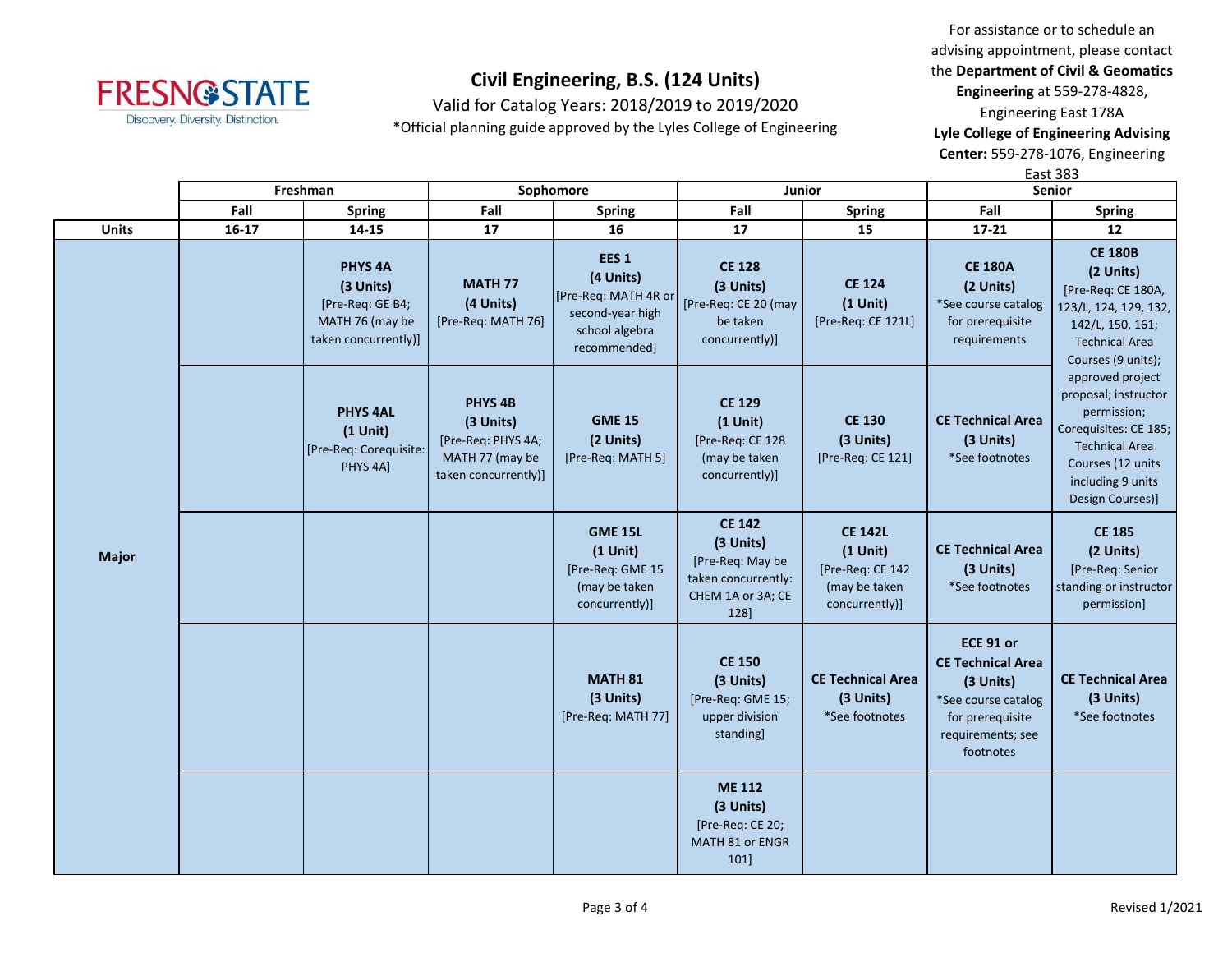

Valid for Catalog Years: 2018/2019 to 2019/2020

\*Official planning guide approved by the Lyles College of Engineering

For assistance or to schedule an advising appointment, please contact the **Department of Civil & Geomatics Engineering** at 559-278-4828, Engineering East 178A **Lyle College of Engineering Advising Center:** 559-278-1076, Engineering

 $E$ act 202

|                                                        | Last ၁၀၁              |       |                       |    |      |               |                                                                                                                              |               |  |  |
|--------------------------------------------------------|-----------------------|-------|-----------------------|----|------|---------------|------------------------------------------------------------------------------------------------------------------------------|---------------|--|--|
|                                                        | Freshman              |       | Sophomore             |    |      | Junior        | Senior                                                                                                                       |               |  |  |
|                                                        | <b>Spring</b><br>Fall |       | Fall<br><b>Spring</b> |    | Fall | <b>Spring</b> |                                                                                                                              | <b>Spring</b> |  |  |
| <b>Units</b>                                           | $16 - 17$             | 14-15 | 17                    | 16 | 17   | 15            | $17 - 21$                                                                                                                    | 12            |  |  |
| <b>Additional</b><br>Graduation<br><b>Requirements</b> |                       |       |                       |    |      |               | <b>UDWS</b><br>$(0-4$ Units)<br>*Upper Division<br><b>Writing Exam</b><br>OR "W" Course (must<br>pass with a C or<br>better) |               |  |  |

#### **FOOTNOTES:**

**Prerequisites/Corequisites:** Other restrictions may apply. Please see your course catalog for detailed prerequisite/corequisite requirements.

Grade Requirements: Courses in mathematics, physical sciences, or engineering taken CR/NC are not counted toward fulfillment of degree requirements in Civil Engineering.12 units of Technical Area Courses should be completed with an average grade of at least a C.

**CE Technical Area (12 units):** Select 12 units from (Environmental and Water Resources: CE 140, 141, 144, 146); (General Professional: CE 190, 191T); (Geotechnical: CE 125, 134); (Structures: CE 131, 136, 137); (Geomatics: GME 151, 173); and/or (Transportation: CE 151, 152, 153). At least 9 units must be selected from (Design Courses: CE 125, 134, 136, 141, 144, 146, 151).

Upper Division Writing Skills requirement (UDWS): All undergraduate students must demonstrate competency in writing skills by passing the Upper Division Writing Exam (UDWE) or by obtaining a C or better in an approved upper division writing course, identified by the letter "W."

Substitutions: If substitutions/exceptions/waivers are made for any major courses that also meet GE and/or the Multicultural/International graduation requirement, the student is responsible for completing additional courses to satisfy the respective areas (GE and/or MI). This also includes the upperdivision writing requirement.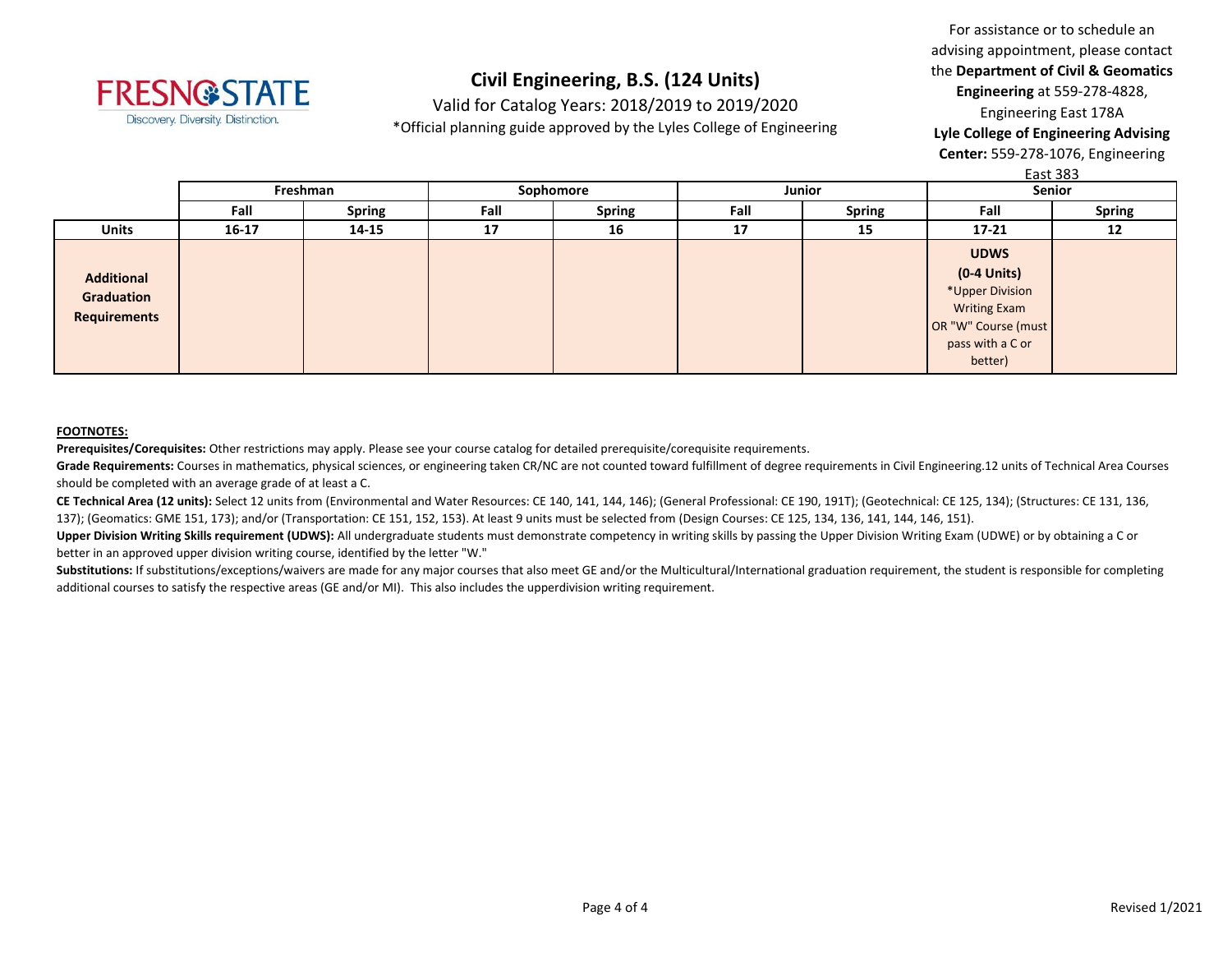

Valid for Catalog Years: 2015/2016 to 2017/2018

\*Official planning guide approved by the Lyles College of Engineering

For assistance or to schedule an advising appointment, please contact the **Department of Civil & Geomatics** 

**Engineering** at 559-278-4828, Engineering

East 178A

**Lyle College of Engineering Advising** 

**Center:** 559-278-1076, Engineering East 383

| Freshman          |                                                                                      | Sophomore                                                                      |                                                                                                 | Junior                                                                                                  |                                                                                                  | Senior                                                                   |                                                                                                                                                                                                                     |                                                                                                                                  |
|-------------------|--------------------------------------------------------------------------------------|--------------------------------------------------------------------------------|-------------------------------------------------------------------------------------------------|---------------------------------------------------------------------------------------------------------|--------------------------------------------------------------------------------------------------|--------------------------------------------------------------------------|---------------------------------------------------------------------------------------------------------------------------------------------------------------------------------------------------------------------|----------------------------------------------------------------------------------------------------------------------------------|
|                   | Fall                                                                                 | <b>Spring</b>                                                                  | Fall                                                                                            | <b>Spring</b>                                                                                           | Fall                                                                                             | <b>Spring</b>                                                            | Fall                                                                                                                                                                                                                | <b>Spring</b>                                                                                                                    |
| <b>Units</b>      | $16-17$                                                                              | 14-15                                                                          | 17                                                                                              | 16                                                                                                      | 17                                                                                               | 15                                                                       | $17 - 21$                                                                                                                                                                                                           | 12                                                                                                                               |
| <b>Milestones</b> |                                                                                      | <b>Mandotory</b><br><b>Freshman Advising;</b><br>MATH 75 with "C" or<br>better | <b>Mandotory Major</b><br>Advising;<br><b>MATH 76 &amp; PHYS 4A</b><br>both with "C" of better; | <b>Mandotory Major</b><br>Advising;<br>MATH 77, PHYS<br>4B, & CE 20, all<br>three with "C" of<br>better | <b>Mandotory Major</b><br>Advising;<br>MATH 81 with "C" of<br>better, CHEM 3A &<br><b>GME 15</b> | <b>Mandotory Major</b><br>Advising;<br>CE 121, 121L, 128<br>, 142, & 150 | CE 123, 123L, 130,<br>CE Tech with "C" or<br>better, and UDWS<br>with "C" of better;<br><b>All TAC must</b><br>average a "C" of<br>better;<br><b>Major and</b><br><b>Cumulaitve GPA</b><br>must be 2.00 or<br>above | CE 132, 180A, & CE Tech;<br>All TAC must average a "C" or<br>better;<br><b>Major and Cumulative GPA</b><br>must be 2.00 or above |
|                   | <b>A1 (3 Units)</b><br><b>Oral Communication</b><br>*Must pass with a C or<br>better | <b>D1 (3 Units)</b><br><b>American History</b>                                 | <b>D2 (3 Units)</b><br><b>American Government</b>                                               |                                                                                                         |                                                                                                  | <b>D3 (3 Units)</b><br><b>Social Science</b>                             |                                                                                                                                                                                                                     |                                                                                                                                  |
| General           | <b>A2 (3 Units)</b><br>Written                                                       |                                                                                |                                                                                                 |                                                                                                         |                                                                                                  |                                                                          |                                                                                                                                                                                                                     |                                                                                                                                  |
| <b>Education</b>  | Communication<br>*Must pass with a C or<br>better; ENGL 10<br>recommended            |                                                                                |                                                                                                 |                                                                                                         |                                                                                                  |                                                                          |                                                                                                                                                                                                                     |                                                                                                                                  |
|                   | <b>B2 (3-4 Units)</b><br><b>Life Sciences</b><br><b>*BIOL 10</b><br>recommended      |                                                                                |                                                                                                 |                                                                                                         |                                                                                                  |                                                                          |                                                                                                                                                                                                                     |                                                                                                                                  |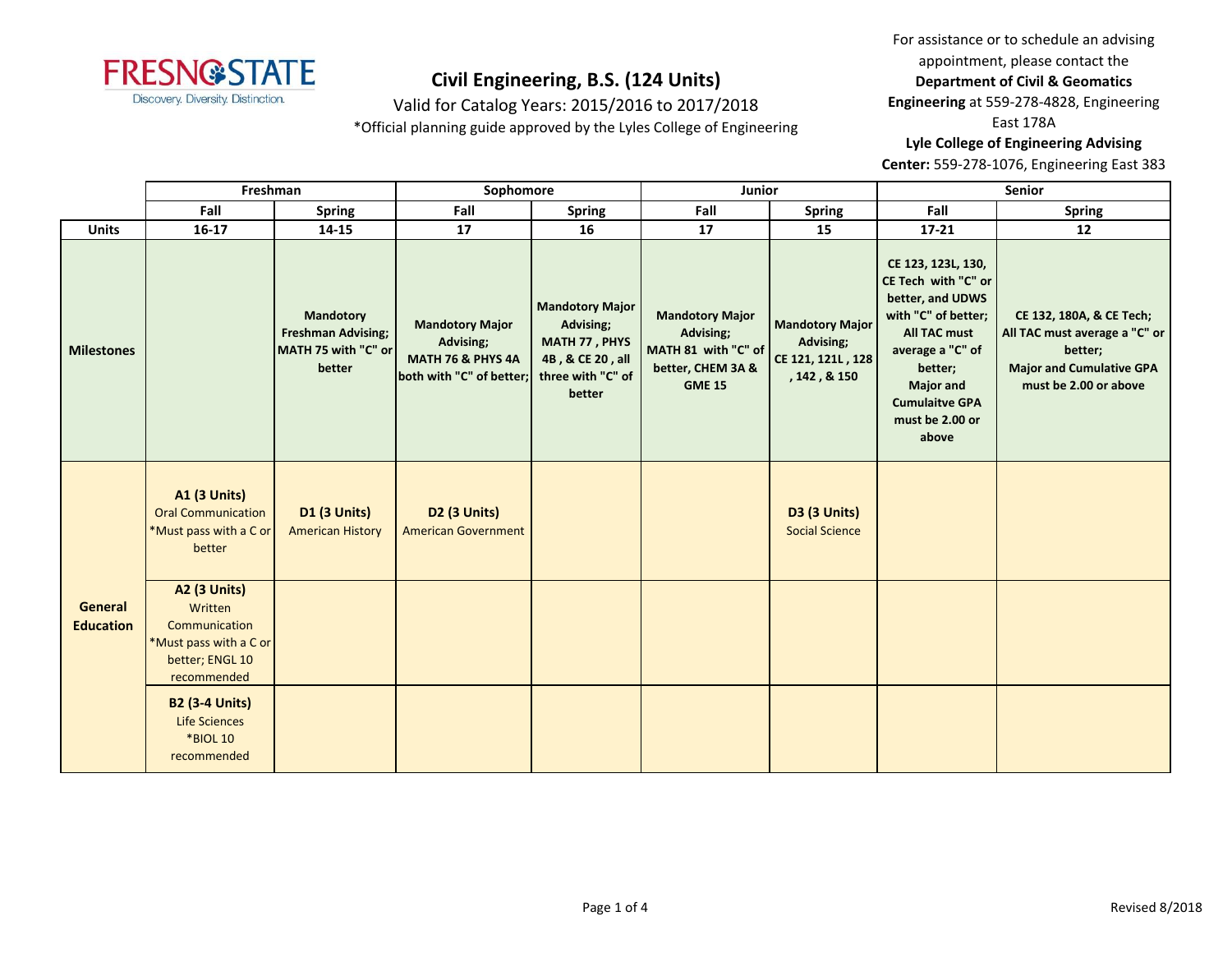

Valid for Catalog Years: 2015/2016 to 2017/2018

\*Official planning guide approved by the Lyles College of Engineering

For assistance or to schedule an advising appointment, please contact the **Department of Civil & Geomatics** 

**Engineering** at 559-278-4828, Engineering

East 178A

**Lyle College of Engineering Advising** 

**Center:** 559-278-1076, Engineering East 383

|              | Freshman                                                                                                                                                                                                                                                     |                                                                                                  | Sophomore                                                                                                                                                                  |                                                                                                                                     | Junior                                                                                                         |                                                                                                                 | <b>Senior</b>                                     |                                                                                                                                    |
|--------------|--------------------------------------------------------------------------------------------------------------------------------------------------------------------------------------------------------------------------------------------------------------|--------------------------------------------------------------------------------------------------|----------------------------------------------------------------------------------------------------------------------------------------------------------------------------|-------------------------------------------------------------------------------------------------------------------------------------|----------------------------------------------------------------------------------------------------------------|-----------------------------------------------------------------------------------------------------------------|---------------------------------------------------|------------------------------------------------------------------------------------------------------------------------------------|
|              | Fall                                                                                                                                                                                                                                                         | <b>Spring</b>                                                                                    | Fall                                                                                                                                                                       | <b>Spring</b>                                                                                                                       | Fall                                                                                                           | <b>Spring</b>                                                                                                   | Fall                                              | <b>Spring</b>                                                                                                                      |
| <b>Units</b> | $16 - 17$                                                                                                                                                                                                                                                    | 14-15                                                                                            | 17                                                                                                                                                                         | 16                                                                                                                                  | 17                                                                                                             | 15                                                                                                              | $17 - 21$                                         | 12                                                                                                                                 |
| <b>Major</b> | <b>GE Area B4</b><br><b>MATH 75</b><br>(4 Units)<br>Quantitative<br>Reasoning<br>[Pre-Req: Elementary<br>geometry,<br>intermediate algebra,<br>& trigonometry OR<br>precalculus. Passing<br>score on department's<br><b>Calculus Readiness</b><br>Test; ELM] | GME 66, ME 26,<br>or CM4<br>(3 Units)<br>*See course catalog<br>for prerequisite<br>requirements | <b>GE Area B1</b><br><b>CHEM 3A</b><br>(4 Units)<br><b>Physical Sciences</b><br>[Pre-Req: GE B4 (may<br>be taken concurrently)]<br>*No credit for CHEM 3A<br>after CHEM 1A | <b>GE Area C2</b><br>PHIL 1 or 10<br>$(3$ Units)<br><b>Humanities</b><br>*See course<br>catalog for<br>prerequisite<br>requirements | <b>GE Area IB</b><br><b>CE 121</b><br>$(3$ Units)<br>Physical Universe &<br>Its Life Forms<br>[Pre-Req: CE 20] | <b>CE 123</b><br>$(3$ Units)<br>[Pre-Req: CE 121;<br>Co-Req: CE 123L]                                           | <b>CE 132</b><br>(3 Units)<br>[Pre-Req: CE 130]   | <b>GE Area MI</b><br><b>PLSI 120</b><br>$(3$ Units)<br>Multicultural/International<br>[Pre-Req: GE Foundation &<br>Breadth Area D] |
|              | <b>CE 85</b><br>$(3$ Units)                                                                                                                                                                                                                                  | <b>MATH 76</b><br>(4 Units)<br>[Pre-Req: MATH 75<br><b>or</b><br><b>MATH 75A &amp; B]</b>        | <b>CE 20</b><br>(3 Units)<br>[Pre-Req: MATH 76;<br>PHYS <sub>4A</sub> ]                                                                                                    | <b>CE 110</b><br>(3 Units)<br>(may be taken<br>concurrently)]                                                                       | <b>CE 121L</b><br>$(1$ Unit)<br>[Pre-Req: MATH 76 [Pre-Req: CE 121 (may<br>be taken<br>concurrently)]          | <b>CE 123L</b><br>$(1$ Unit)<br>[Pre-Req: CE 121L<br>(may be taken<br>concurrently);<br>Corequisite: CE<br>123] | <b>CE 133</b><br>$(3$ Units)<br>[Pre-Req: CE 130] | <b>CE 161</b><br>(2 Units)<br>[Pre-Req: CE 130; instructor<br>permission]                                                          |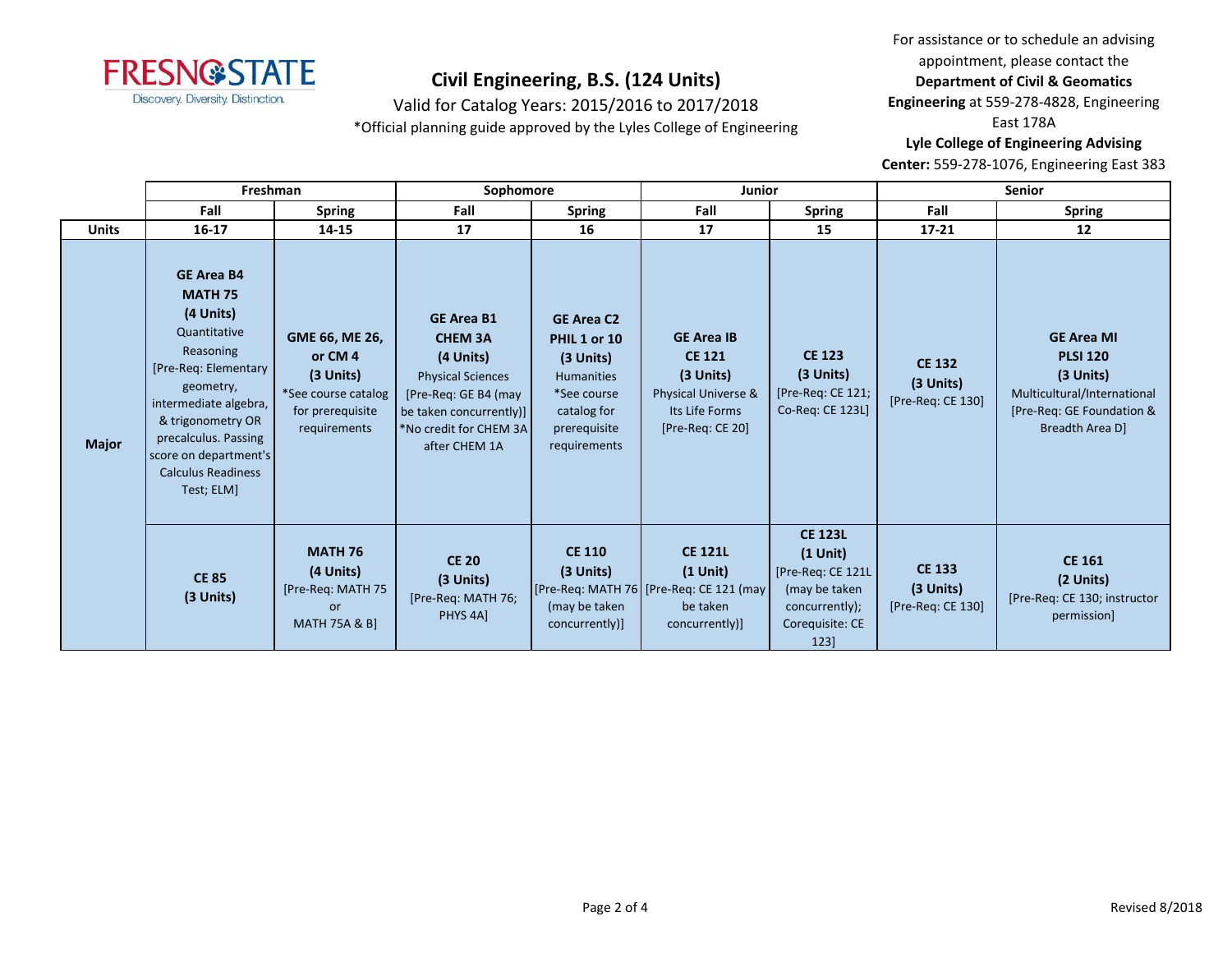

Valid for Catalog Years: 2015/2016 to 2017/2018

\*Official planning guide approved by the Lyles College of Engineering

For assistance or to schedule an advising appointment, please contact the **Department of Civil & Geomatics** 

**Engineering** at 559-278-4828, Engineering

East 178A

**Lyle College of Engineering Advising** 

**Center:** 559-278-1076, Engineering East 383

|              | Freshman |                                                                                                | Sophomore                                                                                                      |                                                                                                             | Junior                                                                                             |                                                                                     | Senior                                                                                                                          |                                                                                                                                                             |  |
|--------------|----------|------------------------------------------------------------------------------------------------|----------------------------------------------------------------------------------------------------------------|-------------------------------------------------------------------------------------------------------------|----------------------------------------------------------------------------------------------------|-------------------------------------------------------------------------------------|---------------------------------------------------------------------------------------------------------------------------------|-------------------------------------------------------------------------------------------------------------------------------------------------------------|--|
|              | Fall     | <b>Spring</b>                                                                                  | Fall                                                                                                           | <b>Spring</b>                                                                                               | Fall                                                                                               | <b>Spring</b>                                                                       | Fall                                                                                                                            | <b>Spring</b>                                                                                                                                               |  |
| <b>Units</b> | $16-17$  | 14-15                                                                                          | 17                                                                                                             | 16                                                                                                          | 17                                                                                                 | 15                                                                                  | $17 - 21$                                                                                                                       | 12                                                                                                                                                          |  |
|              |          | PHYS <sub>4A</sub><br>(3 Units)<br>[Pre-Req: GE B4;<br>MATH 76 (may be<br>taken concurrently)] | <b>MATH 77</b><br>(4 Units)<br>[Pre-Req: MATH 76]                                                              | EES <sub>1</sub><br>(4 Units)<br>[Pre-Req: MATH 4R<br>or second-year<br>high school algebra<br>recommended] | <b>CE 128</b><br>(3 Units)<br>[Pre-Req: CE 20 (may<br>be taken<br>concurrently)]                   | <b>CE 124</b><br>$(1$ Unit)<br>[Pre-Req: CE 121L]                                   | <b>CE 180A</b><br>(2 Units)<br>*See course catalog<br>for prerequisite<br>requirements                                          | <b>CE 180B</b><br>(2 Units)<br>[Pre-Req: CE 180A, 123/L, 124,<br>129, 132, 142/L, 150, 161;<br><b>Technical Area Courses (9</b><br>units); approved project |  |
|              |          | <b>PHYS 4AL</b><br>$(1$ Unit)<br>[Pre-Reg:<br>Corequisite: PHYS<br>4A]                         | <b>PHYS 4B</b><br>(3 Units)<br>[Pre-Req: PHYS 4A;<br>MATH 77 (may be taken [Pre-Req: MATH 5]<br>concurrently)] | <b>GME 15</b><br>(2 Units)                                                                                  | <b>CE 129</b><br>$(1$ Unit)<br>[Pre-Req: CE 128 (may<br>be taken<br>concurrently)]                 | <b>CE 130</b><br>(3 Units)<br>[Pre-Req: CE 121]                                     | <b>CE Technical Area</b><br>(3 Units)<br>*See footnotes                                                                         | proposal; instructor<br>permission; Corequisites: CE<br>185; Technical Area Courses<br>(12 units including 9 units<br>Design Courses)]                      |  |
| <b>Major</b> |          |                                                                                                |                                                                                                                | <b>GME 15L</b><br>$(1$ Unit)<br>[Pre-Req: GME 15<br>(may be taken<br>concurrently)]                         | <b>CE 142</b><br>(3 Units)<br>[Pre-Req: May be<br>taken concurrently:<br>CHEM 1A or 3A; CE<br>128] | <b>CE 142L</b><br>$(1$ Unit)<br>[Pre-Req: CE 142<br>(may be taken<br>concurrently)] | <b>CE Technical Area</b><br>(3 Units)<br>*See footnotes                                                                         | <b>CE 185</b><br>(2 Units)<br>[Pre-Req: Senior standing or<br>instructor permission]                                                                        |  |
|              |          |                                                                                                |                                                                                                                | <b>MATH 81</b><br>(3 Units)<br>[Pre-Req: MATH<br>$77$ ]                                                     | <b>CE 150</b><br>(3 Units)<br>[Pre-Req: GME 15;<br>upper division<br>standing                      | <b>CE Technical</b><br>Area<br>(3 Units)<br>*See footnotes                          | ECE 91 or<br><b>CE Technical Area</b><br>(3 Units)<br>*See course catalog<br>for prerequisite<br>requirements; see<br>footnotes | <b>CE Technical Area</b><br>(3 Units)<br>*See footnotes                                                                                                     |  |
|              |          |                                                                                                |                                                                                                                |                                                                                                             | <b>ME 112</b><br>(3 Units)<br>[Pre-Req: CE 20; MATH<br>81 or ENGR 101]                             |                                                                                     |                                                                                                                                 |                                                                                                                                                             |  |